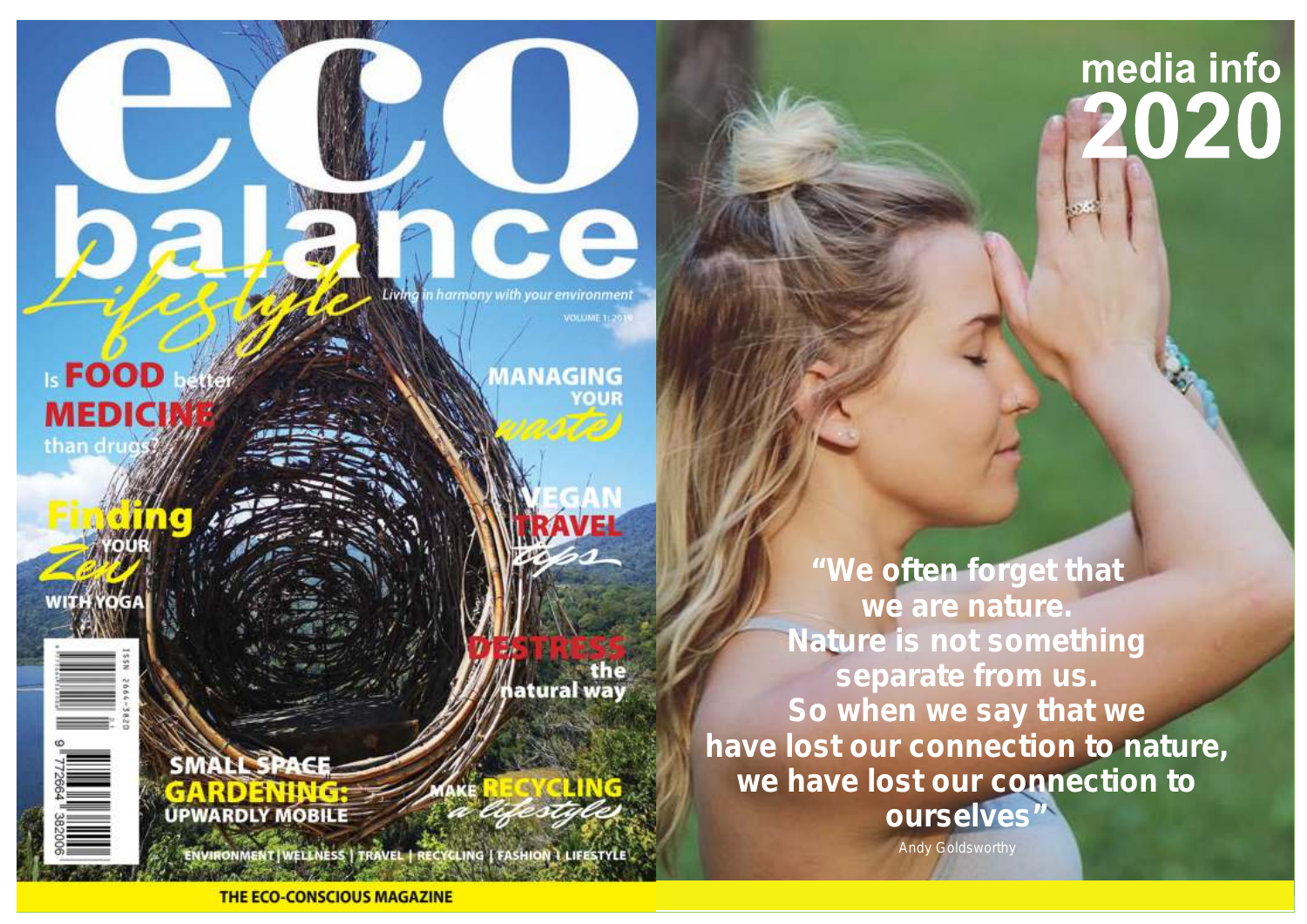## $Y$  e<sup>S</sup>... we are GREEN!

In line with Eco Balance Lifestyle Magazine's commitment to finding eco-friendly and sustainable solutions that will impact the environment in a positive way, we have decided to seek an innovative solution for publishing and distributing our beautiful and informative magazine.

Whilst no one can deny the pleasure one experiences when paging through a crisp new magazine, the reality is that print has become an option rather than being the primary means of consumption when it comes to media.

The current trend is shifting towards digital publications with the option to print on demand. As a result, after much discussion by our team, we have decided to publish **Eco Balance Lifestyle Magazine** online, as we believe that this will allow for a far greater reach than we would have if we went with local print distribution. We also appreciate the other benefit of going green and the advantages of hyperlinks be it a word, product or advert which our readers can interact directly to your website or social media platform. And for us the more people we reach, the more we can highlight the issues facing our planet and showcase the many innovative solutions that exist as well as the inspirational individuals that are making a difference.

However, we also recognise that there are still those (and there are a few on our team) who still love print and for those people the print on demand option is ideal.

**Eco Balance Lifestyle Magazine** will be available on the following digital platforms for purchase. Soon on Apple & Google Play

**Zinio MAGZTER** htt[ps://www.zinio.com/za/ecobalance-lifestyle-m36136](https://www.zinio.com/za/ecobalance-lifestyle-m36136) htt[ps://www.magzter.com/ZA/Eco-Balance-Lifestyle-Magazine/EcoBalance-Lifestyle/Lifestyle/](https://www.magzter.com/ZA/Eco-Balance-Lifestyle-Magazine/EcoBalance-Lifestyle/Lifestyle/)

Request a copy to view

**A4 in Size Collectively** we can **the set of the size of the size of the size of the size of the size of the size of the size of the size of the size of the size of the size of the size of the size of the size of the siz make a to our environment!**

**issues** 

**Launched: 15/12/2019**

**We have reduced our carbon footprint, a magazine for the reader who wants to live an eco-conscious balanced lifestyle!**



endorsed by: SOUTH AFRICAN NATIONAL **BOTTLED WATER ASSOCIATION** 

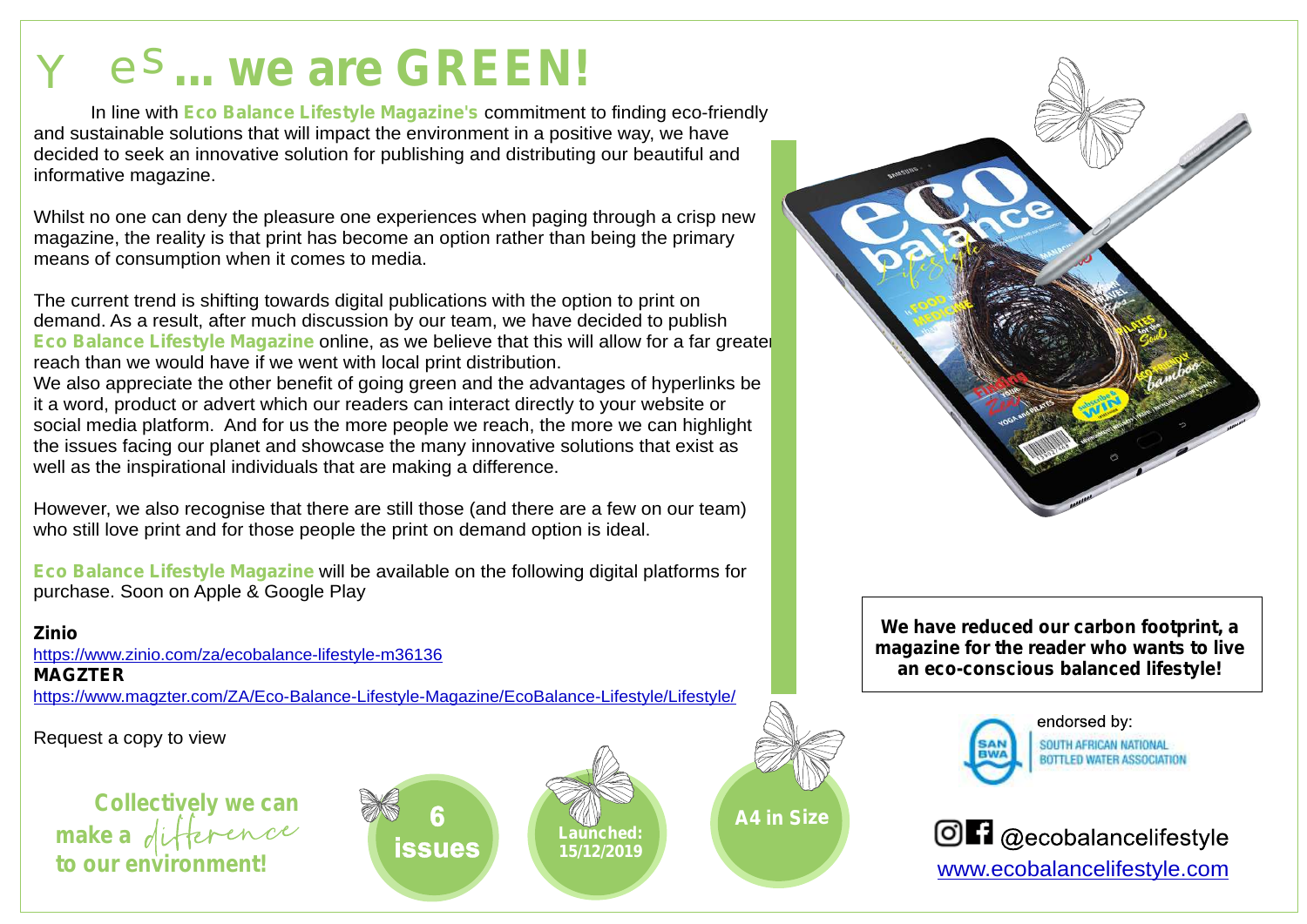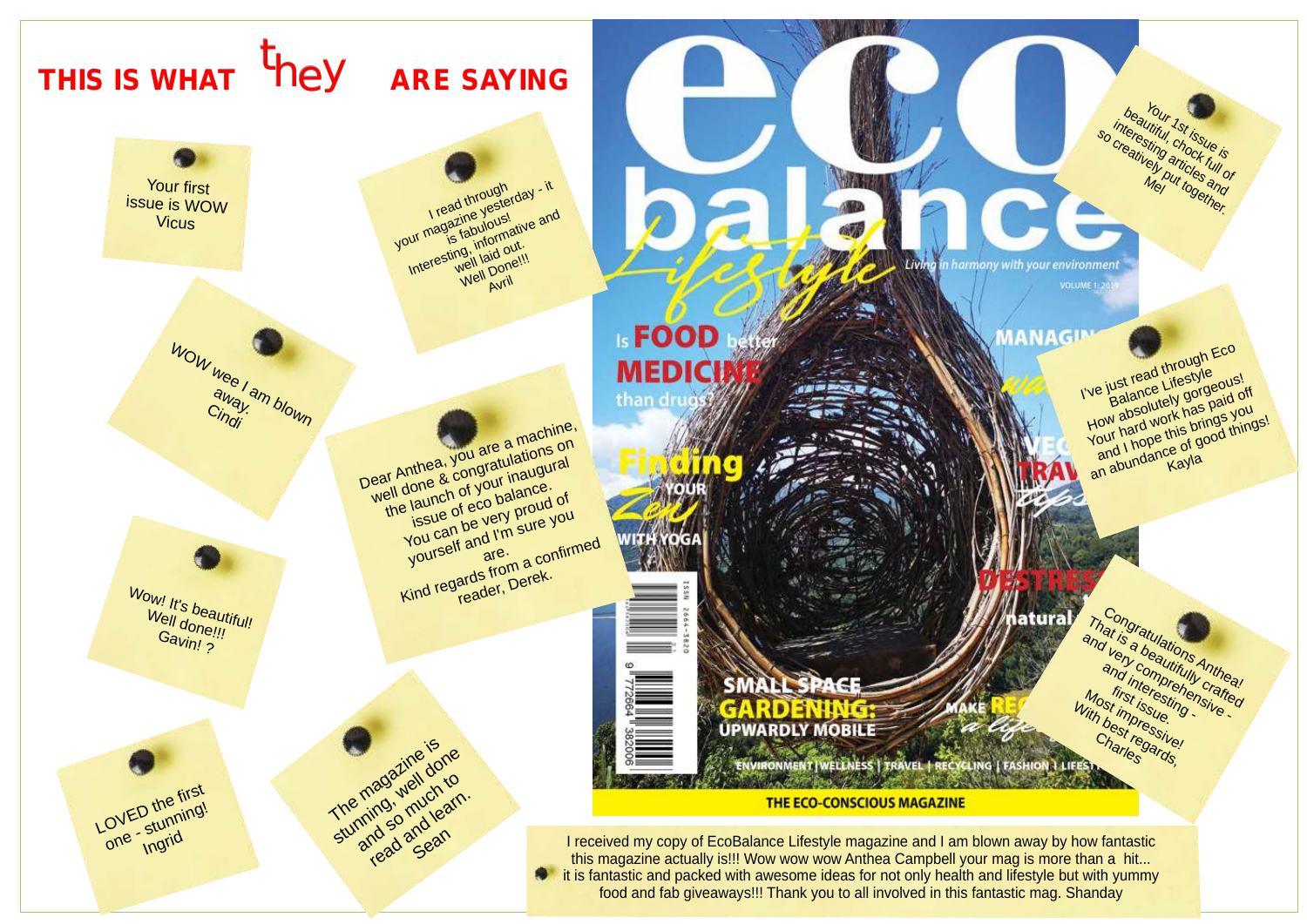